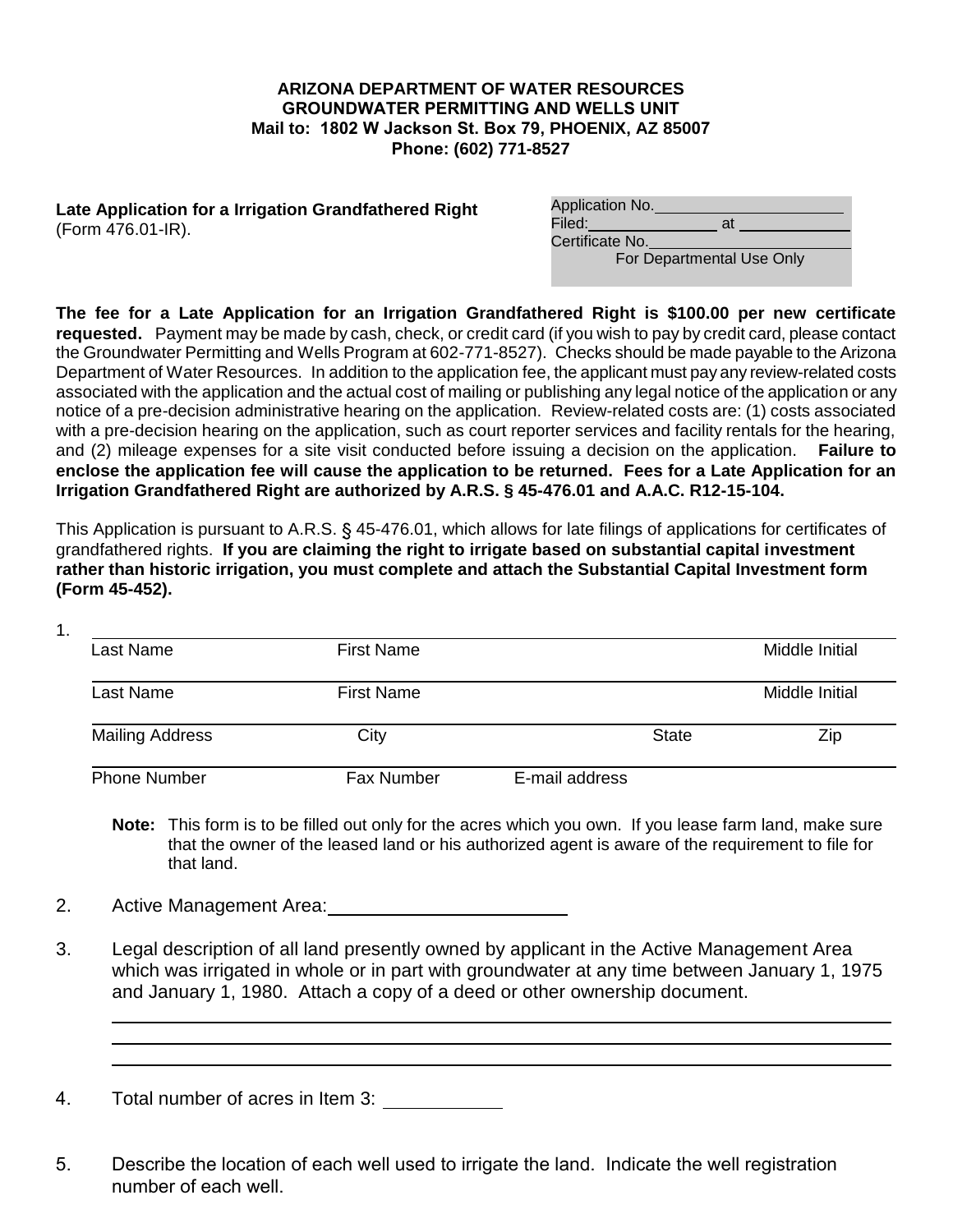|    |  | $\frac{1}{4}$ , $\frac{1}{4}$ , $\frac{1}{4}$ , Section Township Range Reg #                                                                                                            |  |  |
|----|--|-----------------------------------------------------------------------------------------------------------------------------------------------------------------------------------------|--|--|
|    |  | $\underline{\frac{1}{4}, \underline{\qquad 14}, \qquad \frac{1}{4}}$ , Section $\underline{\qquad}$ Township $\underline{\qquad}$ Range $\underline{\qquad}$ Reg # $\underline{\qquad}$ |  |  |
|    |  | $\underline{\frac{1}{4}, \underline{\qquad 14}, \qquad 14}}$ , Section ______ Township _______ Range ______ Reg # ______                                                                |  |  |
| 6. |  | Was the land served by an irrigation district? ______ Yes _____ No<br>If so, give the name of the district and the account number:                                                      |  |  |

| (District/Account Number) |
|---------------------------|
|---------------------------|

- 7. Was groundwater the sole source of water? Fig. Yes The No
- 8. Indicate the crops grown, the number of acres planted in each crop and the total number of acres planted in each year. **DO NOT COUNT DOUBLE CROPPED ACRES TWICE IN THE** LAST COLUMN. Indicate irrigation methods used for each crop for 1979 only.

| Year | <b>Crops Grown</b> | Number of acres | Irrigation method | <b>Total Planted</b> |
|------|--------------------|-----------------|-------------------|----------------------|
|      |                    | in crop         |                   | acres                |
| 1979 |                    |                 |                   |                      |
| 1978 |                    |                 |                   |                      |
| 1977 |                    |                 |                   |                      |
| 1976 |                    |                 |                   |                      |
| 1975 |                    |                 |                   |                      |

If additional space is needed, attach an additional sheet of paper.

9. Indicate the amount of water used from each source in each of the five years (acre-feet).

|                    | 1975 | 1976 | 1977 | 1978 | 1979 |
|--------------------|------|------|------|------|------|
| Groundwater        |      |      |      |      |      |
| Surface water      |      |      |      |      |      |
| Sewage<br>Effluent |      |      |      |      |      |

The above amounts are:  $\Box$  measured  $\Box$  estimated

Comments: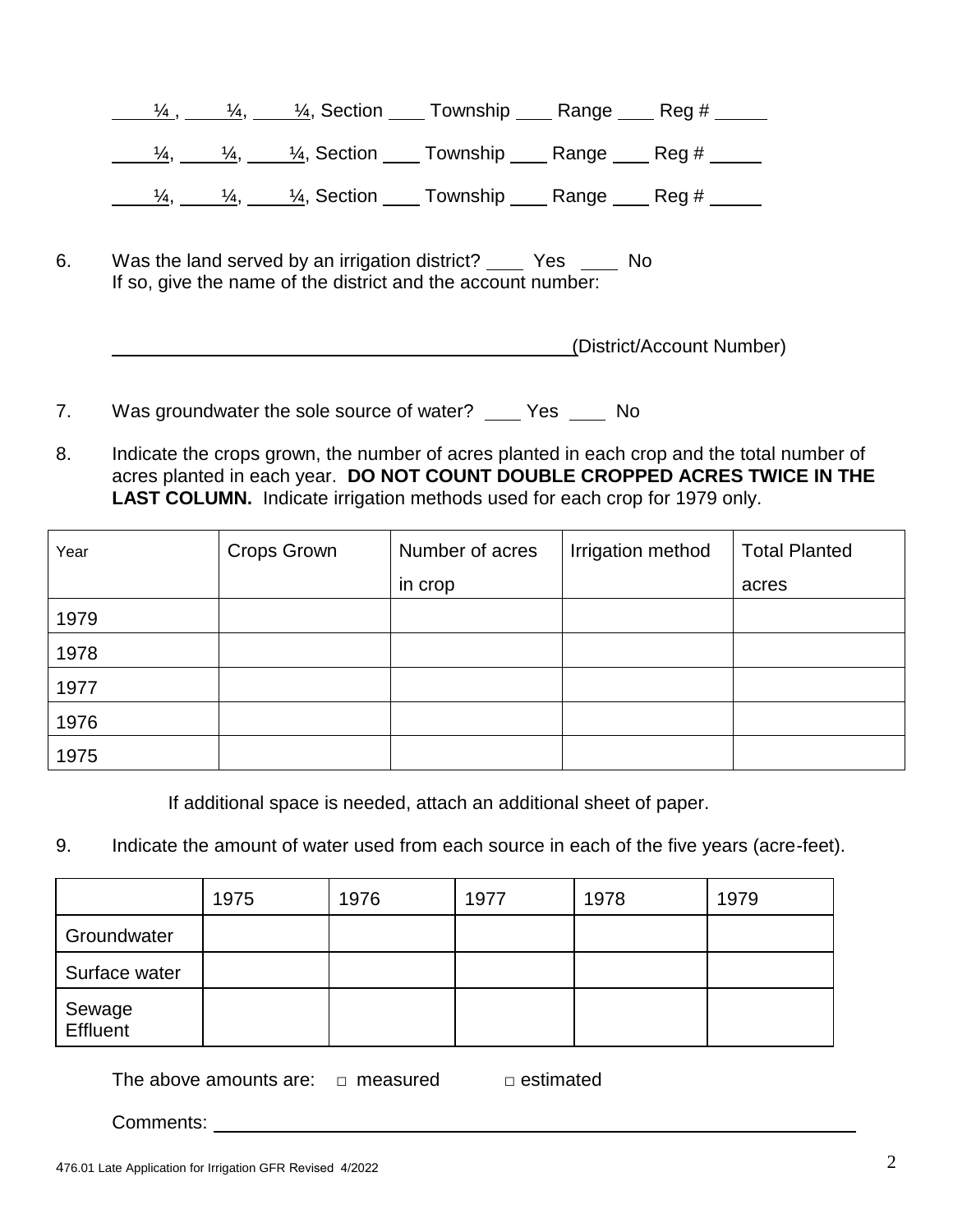10. Did you make use of any of the following during 1975-80?

|                                                                                                                 | <b>Yes</b>       | No.              |                                                                                                                                                                                                                                |  |
|-----------------------------------------------------------------------------------------------------------------|------------------|------------------|--------------------------------------------------------------------------------------------------------------------------------------------------------------------------------------------------------------------------------|--|
| Lined ditches or pipes                                                                                          | $\Box$           | $\Box$           | Percentage of ditches lined                                                                                                                                                                                                    |  |
| Pump-back system                                                                                                | $\Box$           | $\Box$           | Number of acres served                                                                                                                                                                                                         |  |
| Land leveling<br>Other                                                                                          | $\Box$<br>$\Box$ | $\Box$<br>$\Box$ | Number of acres leveled<br>Number of acres affected                                                                                                                                                                            |  |
|                                                                                                                 |                  |                  |                                                                                                                                                                                                                                |  |
|                                                                                                                 |                  |                  | Comments: example of the state of the state of the state of the state of the state of the state of the state of the state of the state of the state of the state of the state of the state of the state of the state of the st |  |
| Indicate the source of the data included in this application.                                                   |                  |                  | (All sources must be available for inspection by the Department).                                                                                                                                                              |  |
| Agricultural Stabilization and $\Box$<br>$\Box$<br><b>Conservation Service Cases</b>                            |                  |                  | <b>Farm Records</b>                                                                                                                                                                                                            |  |
| Irrigation District Records Dunner<br>$\Box$                                                                    |                  |                  | Other                                                                                                                                                                                                                          |  |
|                                                                                                                 |                  |                  |                                                                                                                                                                                                                                |  |
| If other is checked, please identify the source of the data.                                                    |                  |                  |                                                                                                                                                                                                                                |  |
| belief, are accurate and complete.                                                                              |                  |                  | I, (We), the applicant(s), do hereby certify under the penalty of perjury, that the information contained, and the statements made herein are to the best of my (our) knowledge and                                            |  |
| DATED this day of the set of the set of the set of the set of the set of the set of the set of the set of the s |                  |                  |                                                                                                                                                                                                                                |  |
| Signature                                                                                                       |                  |                  | Signature                                                                                                                                                                                                                      |  |
|                                                                                                                 |                  |                  | Subscribed and sworn to before me this Day of 50 and 50 and 50 and 50 and 50 and 50 and 50 and 50 and 50 and 50 and 50 and 50 and 50 and 50 and 50 and 50 and 50 and 50 and 50 and 50 and 50 and 50 and 50 and 50 and 50 and 5 |  |
| Notary                                                                                                          |                  |                  | <b>Notary Public</b>                                                                                                                                                                                                           |  |
| Seal<br>or                                                                                                      |                  |                  |                                                                                                                                                                                                                                |  |
|                                                                                                                 |                  |                  |                                                                                                                                                                                                                                |  |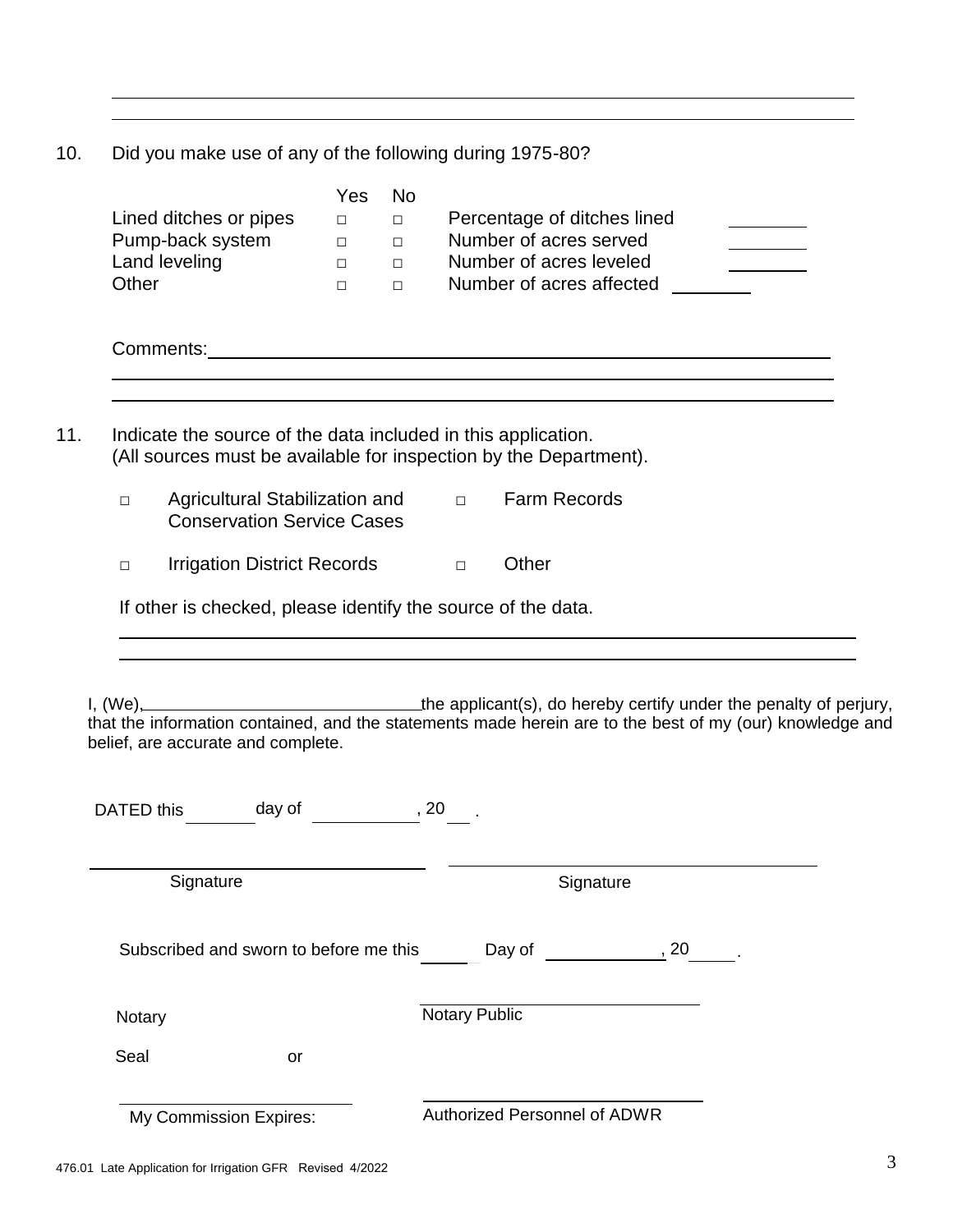## **IRRIGATION GRANDFATHERED RIGHTS**

Instructions for Completing Application

- Item 1. Type or print the name of the applicant as it appears on the land ownership documents.
- Item 2. Type or print the name of the active management area in which the land the application is being made for is located.
- Item 3. The legal description must include all land for which a right is being claimed on this application. You may claim a right only for land which you own. Attach a copy of a duly recorded deed or other ownership documents that substantiates Item 1 and describes the legal description in Item 2.
- Item 4. Enter the total number of acres in Item 2 that were irrigated for agricultural purposes from January 1, 1975 through December 31, 1979. The number of acres should not exceed your total owned acres.
	- **NOTE:** If you own or irrigate less than 2 acres of land you may continue to irrigate your land without an Irrigation Grandfathered Right. Claims of less than 2 acres do not require and are not eligible to receive an Irrigation Grandfathered Right.
	- **NOTE**: If you are claiming a right to irrigate based on substantial capital investment pursuant to A.R.S. 45-452, you must submit the "Substantial Capital Investment" form (Form 45-452) with this application.
- Item 5. Record the location and registration number of each well used to irrigate the land, including wells which you do not own. If your land was served by an irrigation district and it was not served by any wells other than those owned or operated by the district, write N/A after Item 4 and do not fill out.
- Item 6. Indicate whether or not your land received water from an Irrigation District. If so, indicate the name of the district and the account number and name(s).
- Item 7. Indicate if groundwater was the sole source of water.
- Item 8. This information is needed to assist in the determination of the maximum amount of groundwater which may be used on the farm. Indicate the method of irrigation used for each crop in 1979; for example, flood, sprinkler, furrow, drip, basin or other method. If you need additional space to be specific on cropping patterns and irrigation methods, attach additional sheets of paper.
- Item 9. The amount of groundwater you will be allowed to use by your grandfathered right will be determined on the basis of the amount of water reasonably required to irrigate crops historically grown, as well as on the basis of the number of acres irrigated in past years. If the amount of water use was measured, indicate the method of measurement. If estimates are made, attach supporting computations including data, coefficients used, and